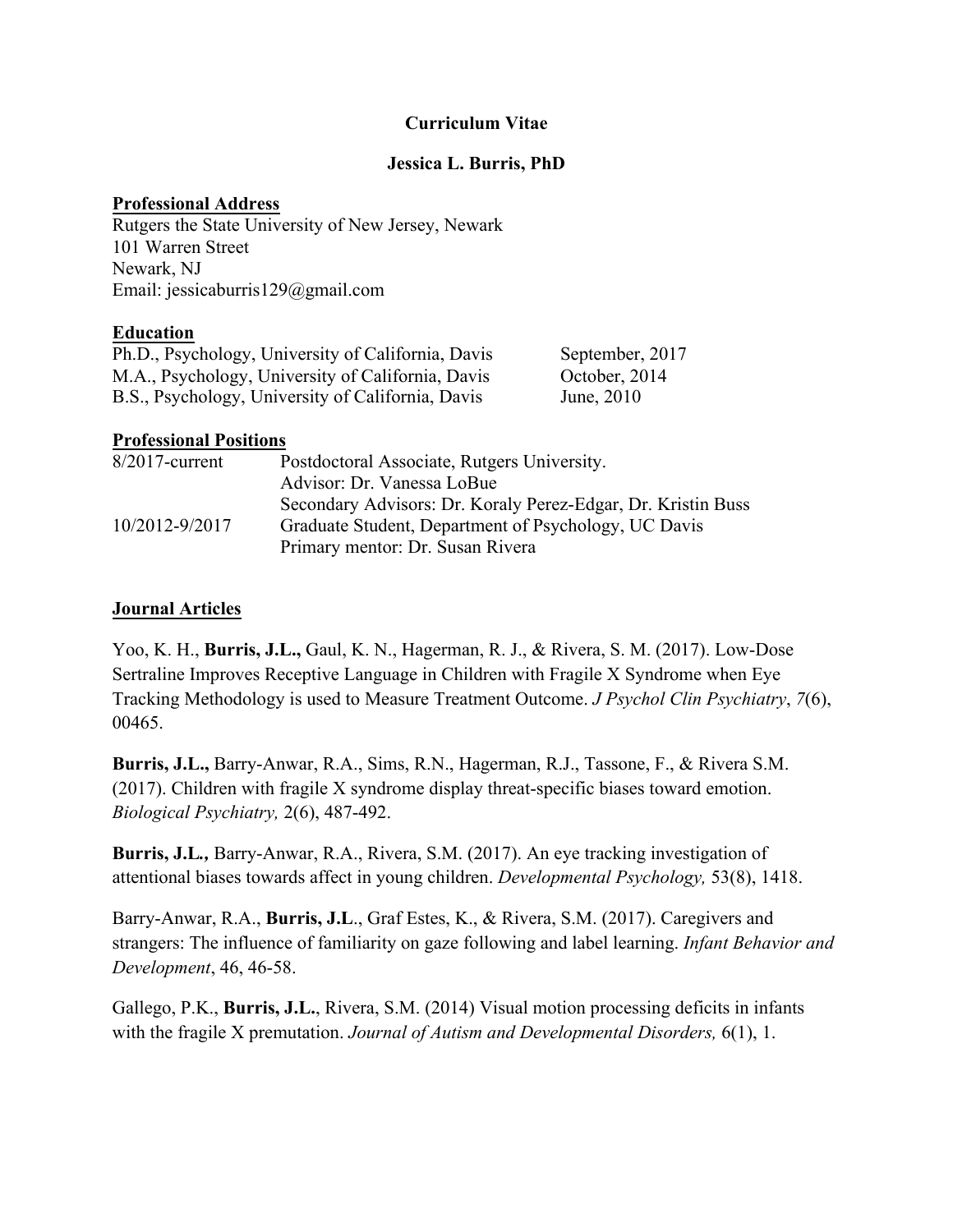Kim, S.Y., **Burris, J.L.**, Bassal, F., Koldewyn, K., Tassone, F., Hessl, D., Rivera, S.M. (2012) Fear-specific amygdala function in children and adolescents on the fragile X spectrum: A dosage response of the FMR1 gene. *Cerebral Cortex,* bhs341.

#### **Submitted Journal Articles**

**Burris, J.L**., Rivera, S.M. (*under review*). A longitudinal investigation of attentional biases toward affect and their link to anxiety symptomology in early childhood.

**Burris, J.L.,** Buss, K.N., LoBue, V., Perez-Edgar, K., Field, A.P. (*under review*) Biased Attention to Threat and Anxiety: On Taking a Developmental Approach.

Chernenok, M., **Burris, J.L.**, Owen, E., Rivera, S.M. (*under review).* Impaired Attention Shifting in Young Children with Fragile X Syndrome

#### **Chapters**

**Burris, J.L.,** Chernenok, M., Rivera, S.M. (*In Press*). Emotional Development in the Context of Developmental Disorders. In V. LoBue, K. Buss, and K. Perez-Edger (Eds.), Handbook of Emotional Development.

## **Chaired Conference Symposia**

**Burris, J.L.** (February, 2019). *Impacts of socioeconomic adversity on attention and executive function in early childhood.* Chair of Invited Symposium at the Eastern Psychological Association, Annual Meeting, New York, New York. Speakers: Amanda Tarullo, Annie Brandes-Aitken, Jessica L. Burris, Kimberly Noble.

#### **Conference Talks**

**Burris, J.L.**, Buss, K., Perez-Edgar, K., LoBue, V. (2019, February). *Patterns of attention towards negative emotion in infants from low SES families.* Paper to be presented at the Eastern Psychological Association, Annual Meeting, New York, New York.

Barry, R.A., **Burris, J.L.**, Rivera, S.M. (2019, March) *Emotionally gaze-cued object processing in infants with fragile X syndrome.* Paper to be presented at the Society for Research in Child Development biennial meeting, Baltimore, 2019.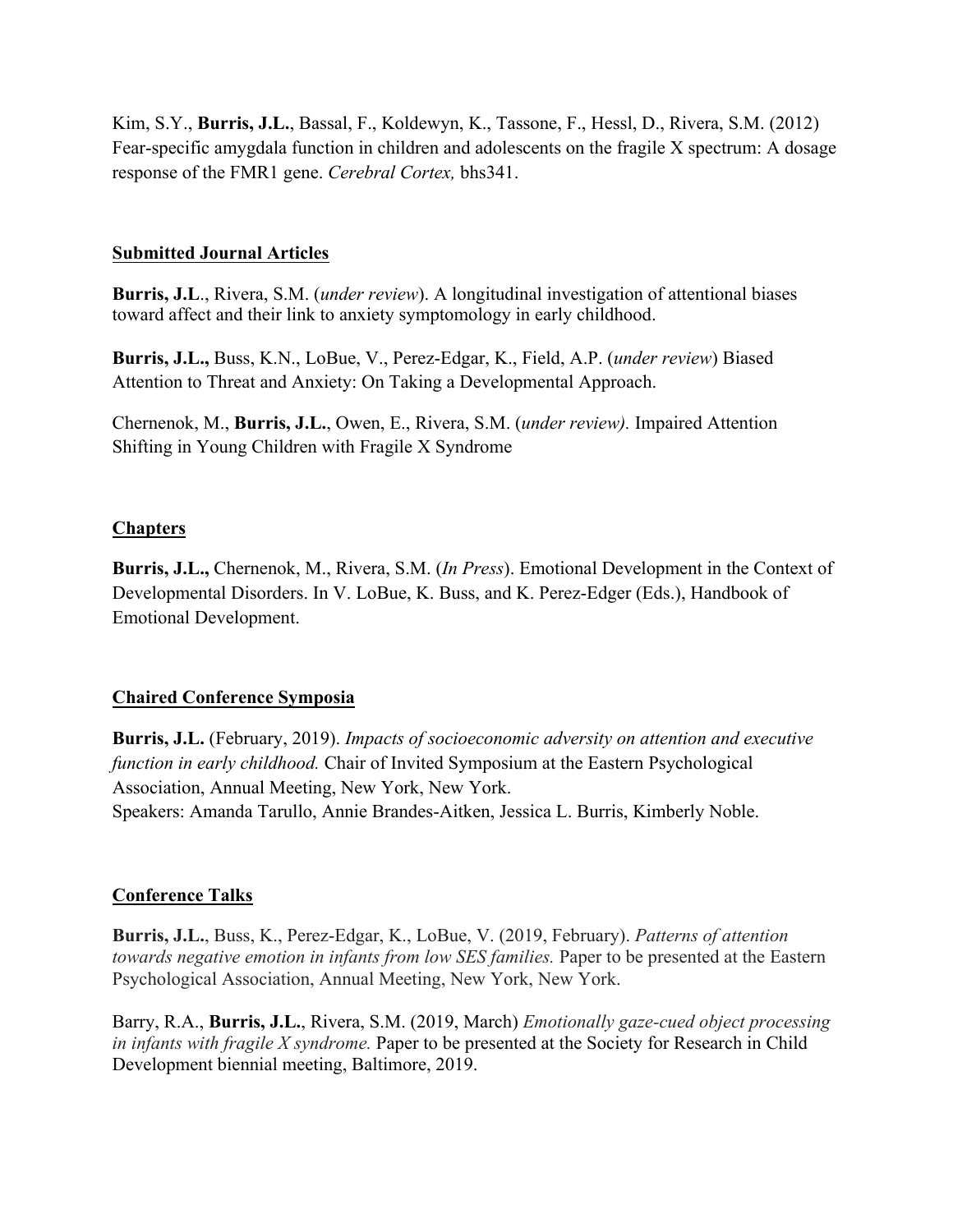Oleas, D., **Burris., J.L.,** Buss, K.N., Perez-Edgar, K., LoBue, V. (2019, February). *The relation between environmental stress and attention to emotion in Latino and White mothers.* Talk to be presented at the Eastern Psychological Association, Annual Meeting, New York, New York.

**Burris., J.L.,** Oleas, D., Buss, K.N., Perez-Edgar, K., LoBue, V. (2019, March). *Disorder in the environment moderates the relation between infant temperament and visual attention to threatening faces.* Paper to be presented at the Society for Research in Child Development biennial meeting, Baltimore, 2019.

**Burris, J.,** Buss, K. A., & Pérez-Edgar, K., LoBue, V. (2018, October). *Inconsistent pattern of attention towards negative emotion in children from low SES backgrounds.* Paper presented at the International Society for Developmental Psychobiology, San Diego, CA, 2018.

LoBue, V., **Burris, J.,** Buss, K. A., & Pérez-Edgar, K. (2018, July). *Using multiple converging measures in infant research: Lessons from the development of infants' responses to threat.* Paper presented at the International Conference on Infant Studies, Biannual Meeting, Philadelphia, PA.

LoBue, V., **Burris, J.,** Buss, K. A., & Pérez-Edgar, K. (2018, July). *Developmental change in attention biases for social and non-social threats in infancy.* Paper presented at the International Conference on Infant Studies, Biannual Meeting, Philadelphia, PA.

**Burris, J.L**, (2018, March). *Affect Biased Attention in Atypically Developing Populations.* Invited talk given at the University of Connecticut Psychology Department weekly brownbag.

**Burris, J.L**, Rivera, S.M. (2017) *An eye tracking investigation of attentional biases towards threat in infancy.* Oral presentation at the weekly meeting of the Visual Cognition Research Group at University of California, Davis.

**Burris, J.L**, Rivera, S.M. (2016) *A longitudinal eye tracking investigation of attentional biases towards threat in early childhood.* Brief oral presentation presented at the International Society for Developmental Psychobiology, San Diego, CA, November 2016

**Burris, J.L**, Rivera, S.M. (2016) *Developmental changes in attention towards threat in infants and young children with fragile X syndrome.* Talk accepted at the  $15<sup>th</sup>$  International Fragile X Conference, San Antonio, TX, July 2016.

**Burris, J.L.** & Rivera, S.M. (2015) *An eye tracking account of developmental changes in attentional behavior towards threat in young children with fragile X syndrome.* Talk presented at the 45th Annual Meeting of the Jean Piaget Society, Toronto, June 2015.

**Burris, J.L.** & Rivera, S.M. (2015) *Attentional biases towards threat in toddlers and young children with fragile X syndrome*. Talk presented at the Society for Research in Child Development biennial meeting, Philadelphia, PA, March 2015.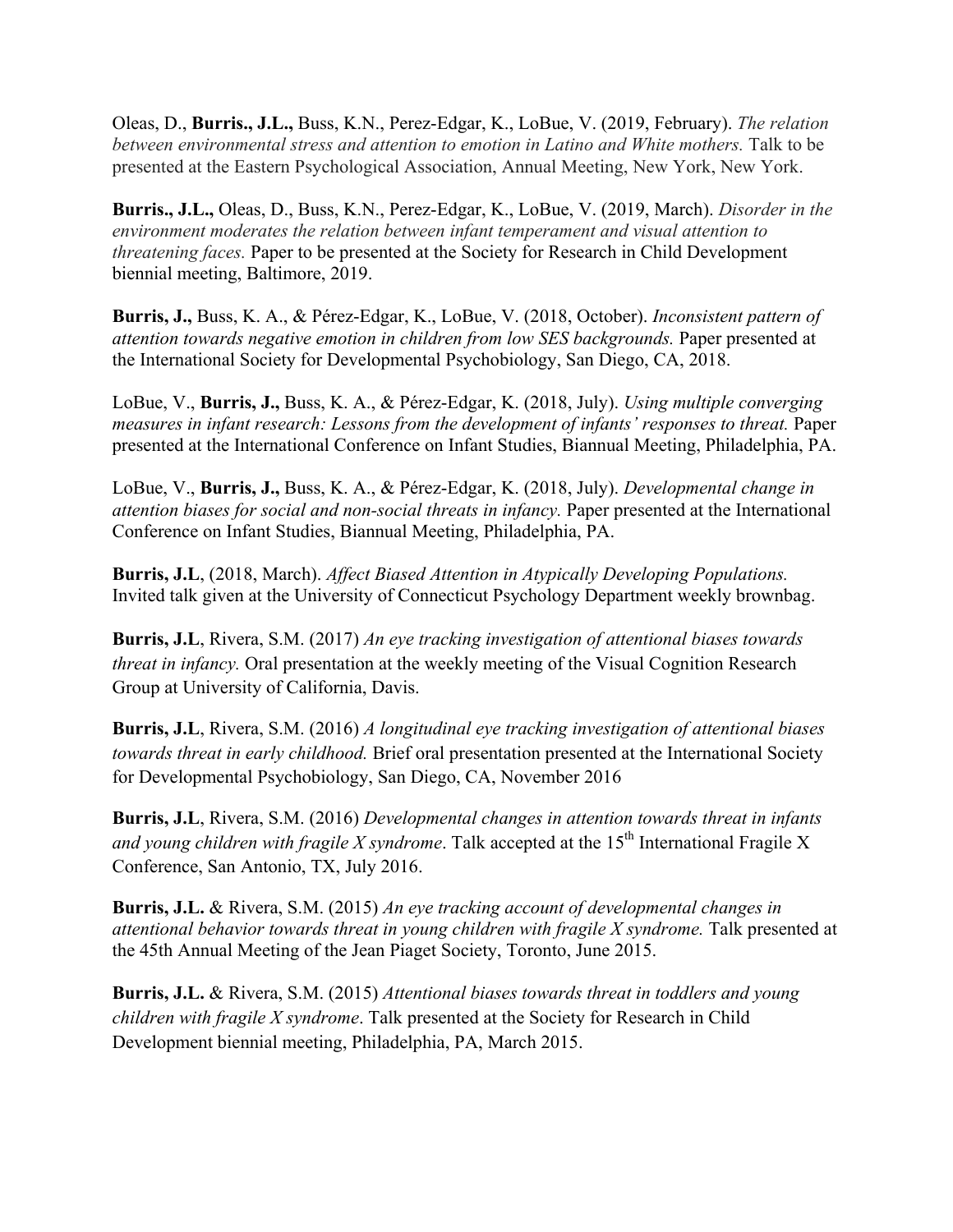**Burris, J.L**, Gallego, P., Hagerman, R.J., Rivera, S.M. (2014) *The Effect of Sertraline on Language Development in FXS Using a Passive-Viewing Eye Ttracking Task*. Talk accepted at the 14<sup>th</sup> International Fragile X Conference, Orange County, CA, July 2014.

**Burris, J.L.** & Rivera, S.M. (2012). *Efficacy measures of minocycline on visual processing and spatial reasoning in children and adolescents with fragile X syndrome.* Talk presented at the  $13<sup>th</sup>$ International Fragile X Conference, Miami, FL, July 2012.

# **Posters**

Sarquez, M., **Burris, J.L.**, Oleas, D., Buss, K., Perez-Edgar, K., LoBue, V. (2019, February) *Environmental Influences on Breastfeeding in Low-SES, Minority Mothers.* Poster to be presented at the Eastern Psychological Association annual meeting. New York, New York.

Chernenok, M., Mclenithan, J., Jimenez, C., **Burris., J.L.**, Rivera, S.M., Bowman, L. (2019, March). *Face Perception, Emotion Regulation, and Anxiety in Young Children: an N170 ERP Study.* Poster to be presented at the Society for Research in Child Development biennial meeting, Baltimore, 2019.

Fareedi, E., **Burris., J.L.,** Oleas, D., Buss, K.N., Perez-Edgar, K., LoBue, V. (2019, March). *The Impact of Prolonged Parental Anxiety on Infant Latency to Emotion.* Poster to be presented at the Society for Research in Child Development biennial meeting, Baltimore, 2019.

Oleas, D., **Burris., J.L.,** Buss, K.N., Perez-Edgar, K., LoBue, V. (2019, March). *Factors Influencing Infant Attention to Emotion Shift from Temperament at 4-Months to Environment at 8-Months.* Poster to be presented at the Society for Research in Child Development biennial meeting, Baltimore, 2019.

**Burris., J.L.,** Oleas, D., Buss, K.N., Perez-Edgar, K., LoBue, V. (2019, March). *An Eye-Tracking Investigation of the Relation Between Parent and Infant Attentional Biases to Threat.* Poster to be presented at the Society for Research in Child Development biennial meeting, Baltimore, 2019.

Chernenok, M., **Burris., J.L.**, Mclenithan, J., Jimenez, C., Rivera, S.M., Bowman, L. (2018, October). *Neural Correlates of Emotional Picture Processing in School-Aged Children.* Poster presented at the 2018 International Society for Developmental Psychobiology, San Diego, CA.

**Burris, J.L.,** Oleas, D., Kim, E., Walden, Z., Buss, K.N., Perez-Edgar, K., LoBue, V. (2018, July). *Evidence for Dysregulation in Infants of Depressed and Anxious Parents on a Variety of Emotional Tasks*. Poster presented at the International Congress of Infant Studies, Philadelphia, Pennsylvania.

**Burris, J.L.,** Oleas, D., Kim, E., Walden, Z., Buss, K.N., Perez-Edgar, K., LoBue, V. (2018, July). *Relations Between Community Stress and Emotional Processing in Infants.* Poster presented at the International Congress of Infant Studies, Philadelphia, Pennsylvania.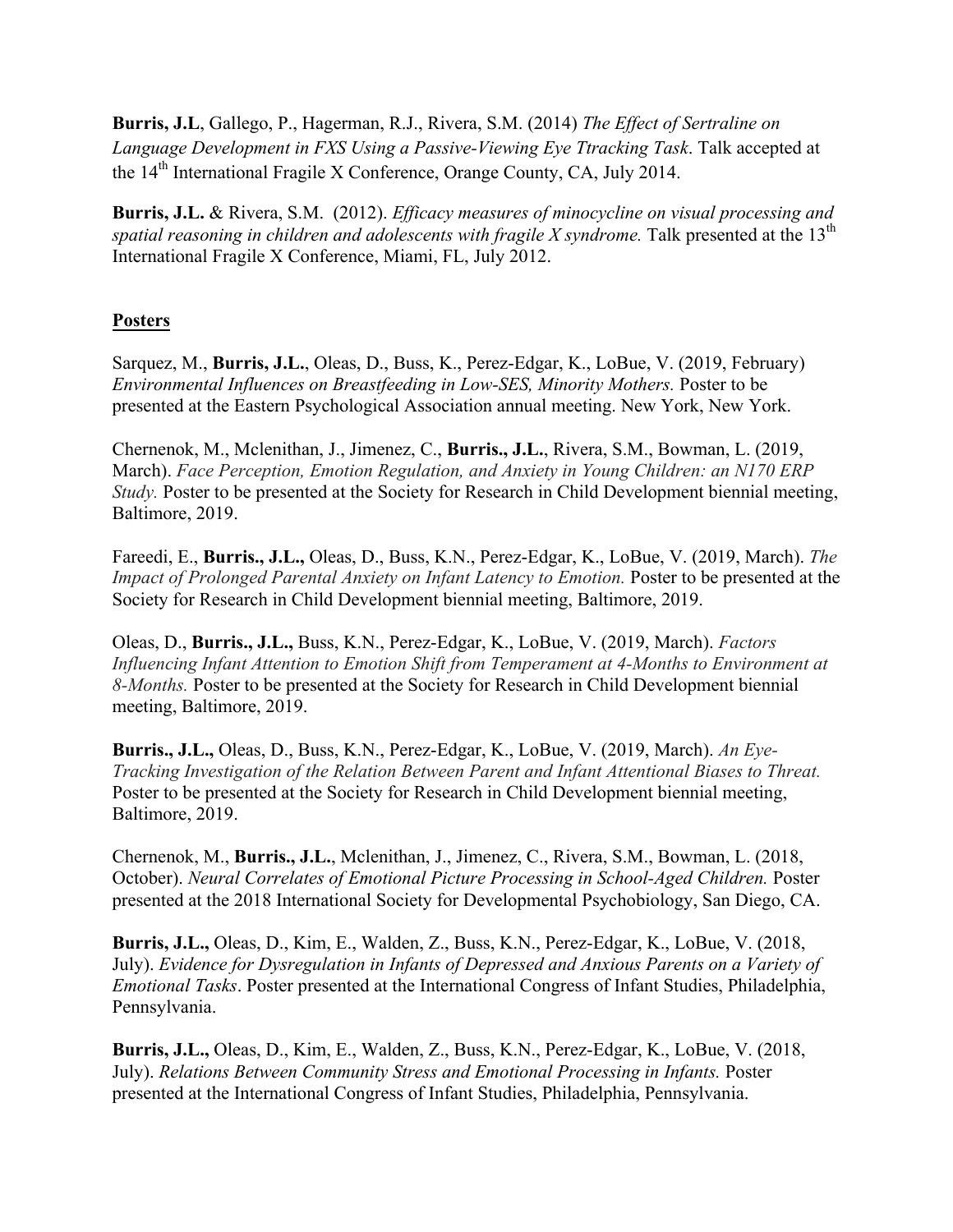Oleas, D., **Burris, J.L.,** Kim, E., Walden, Z., Buss, K.N., Perez-Edgar, K., LoBue, V. (2018, July). *Maternal Anxiety is Associated with Decreased Attention to Emotional Stimuli in Infants.* Poster presented at the International Congress of Infant Studies, Philadelphia, Pennsylvania.

MacNeill, L. A., **Burris, J. L.,** Gunther, K. E., Pérez-Edgar, K., Buss, K. A., & LoBue, V. (2018, July). *Attention Bias in Context: Profiles of Family Emotional Climate Contribute to Infant Temperament and Attention to Threat*. Poster presented at the International Congress of Infant Studies, Philadelphia, Pennsylvania.

Gunther, K.E., MacNeill, L., **Burris, J.L.,** LoBue, V., Buss, K.N., Perez-Edgar, K. (July 2018). *Patterns of Maternal Threat Bias Moderate the Association between Household Chaos and Infant Regulation.* Poster presented at the International Conference on Infant Studies, Biannual Meeting, Philadelphia, PA.

Dwyer, P., **Burris, J.L.**, Yoo, K., Rivera., S.M. (2018, April) *Using eye tracking to examine the receptive vocabulary of young children with autism spectrum disorder.* Poster presented at the 2018 Gatlinburg Conference, San Diego, CA.

**Burris, J.L.**, Oleas, D.S., Rivera, S.M. (2018, April) *Attentional biases towards emotion in young children with Autism Spectrum Disorder.* Poster presented at the 2018 Gatlinburg Conference, San Diego, CA.

**Burris, J.L.**, Bussey T.R.., Barry-Anwar., R.A., Rivera, S.M. (2017, November). *Emotional face and eye gaze processing in typically and atypically developing children*. Poster presented at the 2017 International Society for Developmental Psychobiology, Washington, DC.

Chernenok, M., **Burris, J.L**., Sims, R., Owen, E., & Rivera, S.M. (2017, November). *Attention Shifting in Young Children with fragile X Syndrome.* Poster presented at the 2017 International Society for Developmental Psychobiology, Washington, DC.

Sims, R.N., **Burris, J.L.,** Rivera, S.M. (2017, November) *Does Location Matter? An Investigation of Attentional Bias to Affective Facial Expressions in Infancy*. Poster presented at the 2017 International Society for Developmental Psychobiology, Washington, DC.

**Burris, J.L**, Sims, R.N, Rivera, S.M. (2017, October*) Investigation of attention to emotional faces in young typically and atypically developing children*. Poster presented at the 2017 Cognitive Development Society, Portland, OR.

Chernenok, M., **Burris, J.L.**, Rivera, S.M. (2017, October). *Emotional Facial Expressions and Visual Exploration of Novel Objects.* Poster presented at the 2017 Cognitive Development Society, Portland, OR.

Yoo, K.H., **Burris, J.L,** Gaul, K.N, Hagerman, R.J., Rivera, S.M. (2017, May). *Using eye tracking to assess the effect of sertraline on language ability in children with fragile X syndrome.* Poster presented at the 47th Annual Meeting of the Jean Piaget Society, San Francisco, 2017.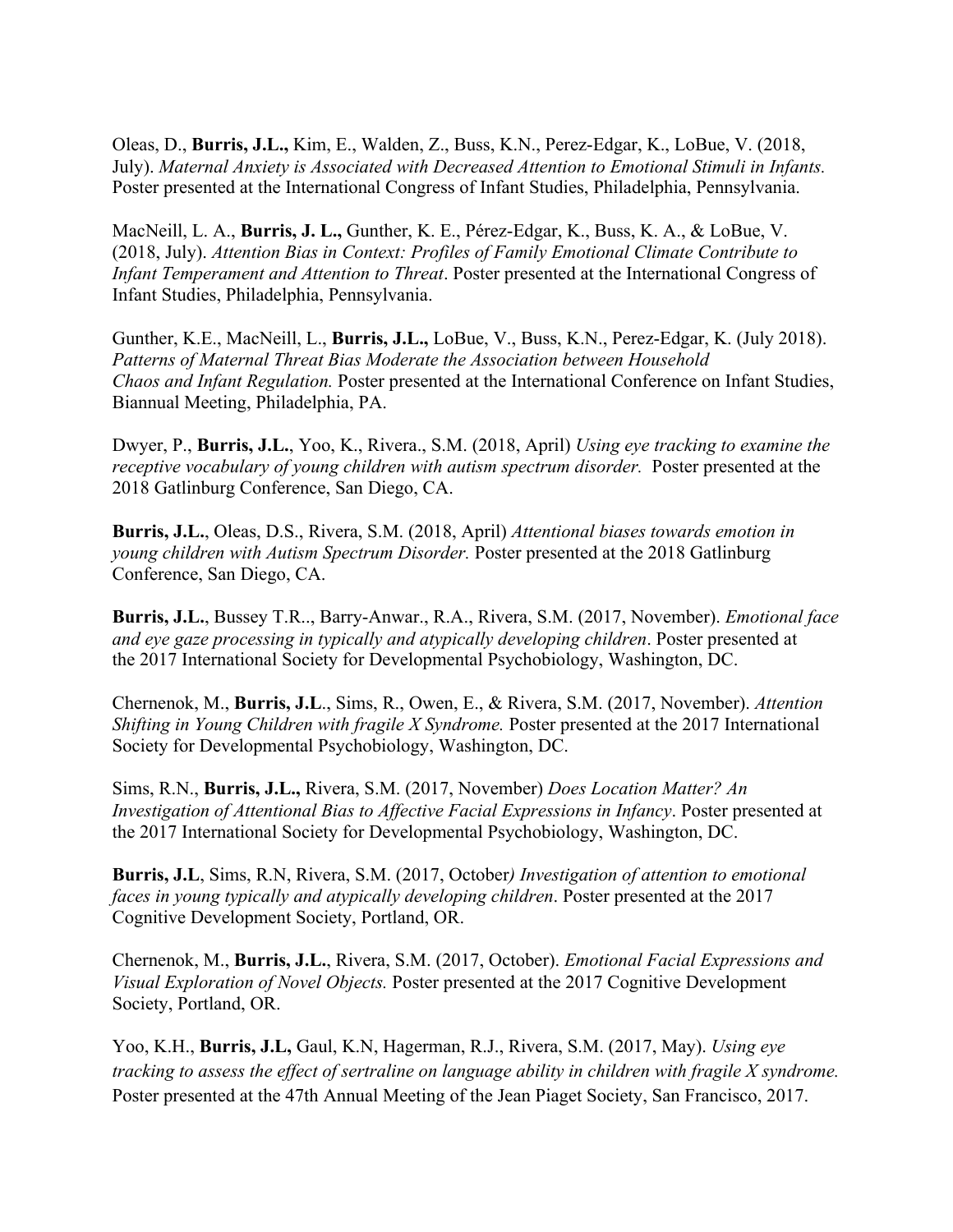Chernenok, M., **Burris, J.L.,** Rivera, S.M. (2017). *Autism, Anxiety and the Role of Gene Expression in Female Children and Adolescents with fragile X Syndrome*. Poster presented at the 2017 International Meeting for Autism Research, San Francisco, CA.

**Burris, J.L.**, Barry, R.A., Rivera, S.M. (2017, April). *A longitudinal eye tracking investigation of attentional biases towards threat and their link to anxiety symptoms in early childhood.* Poster presented at the Society for Research in Child Development biennial meeting, Austin, 2017.

**Burris, J.L.**, Barry, R.A., Rivera, S.M. (2017, April). *An eye tracking investigation of young children's use of emotional gaze cues and its link to attentional biases to threat*. Poster presented at the Society for Research in Child Development biennial meeting, Austin, 2017.

Sims, R.N., **Burris, J.L.,** Rivera, S.M. (2017, April). *An eye tracking investigation of attention shifting between central and peripheral faces.* Poster presented at the Society for Research in Child Development biennial meeting, Austin, 2017.

Barry, R.A., **Burris, J.L.**, Graf Estes, K., Rivera, S.M. (2017, April). *The developmental trajectory of responding to conflicting gaze and language cues.* Poster presented at the Society for Research in Child Development biennial meeting, Austin, 2017.

**Burris, J.L.**, Rivera, S.M. (2016, November). *A longitudinal eye tracking investigation of attentional biases towards threat in early childhood*. Poster presented at the International Society for Developmental Psychobiology, San Diego, CA, 2016

Sims, R., **Burris, J.L.,** Rivera, S.M. (2016, November) *Attentional biases towards emotional male and female faces in early childhood*. Poster presented at the International Society for Developmental Psychobiology, San Diego, CA, 2016.

Barry, R.A., **Burris, J.L.**, Graf Estes, K., Rivera, S.M. (2016, May). *Mechanisms of selective learning in toddlers*. Poster presented at the International Conference on Infant Studies, New Orleans, LA, 2016

**Burris, J.L.**, Barry, R.A., Rivera, S.M. (2016, May). *An eye tracking investigation of attentional biases towards threatening and happy faces in infancy*. Poster presented at the International Conference on Infant Studies, New Orleans, LA, 2016

Barry, R.A., **Burris, J.L.**, Rivera, S.M. (2016, May). *An eye tracking investigation of infants' use of emotional gaze cues*. Poster presented at the International Conference on Infant Studies, New Orleans, LA, 2016

**Burris, J.L**., Tucci, J., McCurley, T., Raphael, S., McGee, B., Rivera, S.M. (2015, March). *The developmental trajectory of attentional biases to emotional male and female faces across the*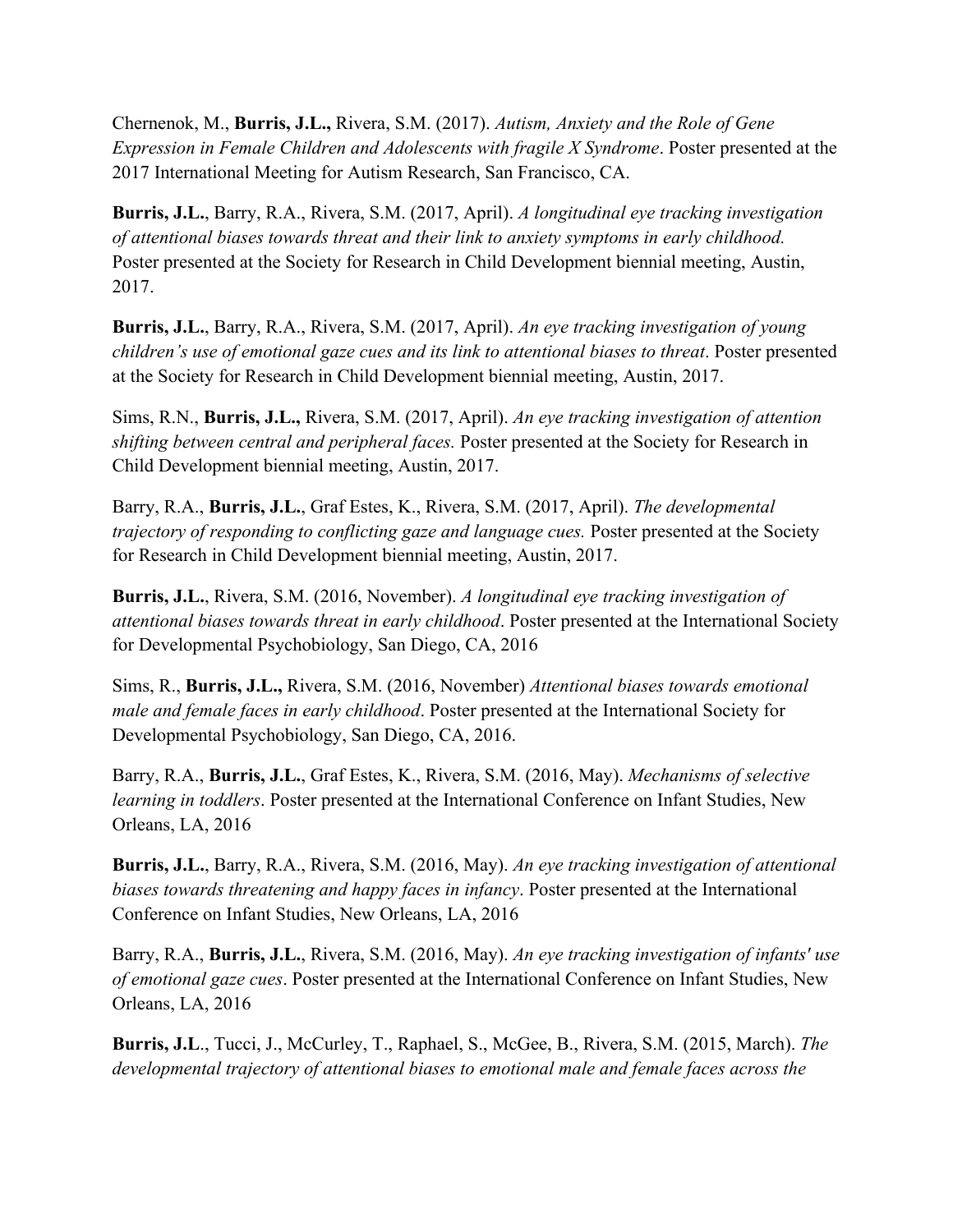*first two years of life*. Poster presented at the Society for Research in Child Development biennial meeting, Philadelphia, PA, 2015.

Gaul, K., **Burris, J.L.**, Halket, E., Rivera, S.M. (2015, March) *Strengths and weaknesses in visuospatial processing and its relationship to autism symptomology in young boys with fragile X syndrome.* Poster presented at the Society for Research in Child Development biennial meeting, Philadelphia, PA, 2015.

**Burris, J.L.**, Kim, S.Y., Rivera, S.M, (2013, November). *The impact of attentional problems on anxiety levels in adolescents on the fragile x spectrum*. Poster accepted at the annual Society for Neuroscience Meeting, 2013, San Diego, CA.

Rothstein, L., Gallego, P., **Burris, J.L.**, Rivera, S.M. (2012, July). *Ventral stream visual processing in infants and toddlers with fragile X syndrome*. Poster presented at the 13th International Fragile X Conference, Miami, FL, 2012.

Kim, S.Y., **Burris, J.L**, Bassal, F., Tasson, F., Rivera, S.M. (2011, May). *Amygdala dysfunction in youth with fragile X syndrome.* Poster presented at the International Meeting for Autism Research (IMFAR), 2011, San Diego, CA.

Gallego, P.K, Owen, E.R., **Burris, J.L.**, Rivera, S.M., (2011, March). *Live object occlusion and tracking in children with FXS*. Poster presented at the Society for Research in Child Development biennial meeting, 2011, Montreal.

Kim, S.Y., **Burris, J.L**, Bassal, F., Tasson, F., Hessl, D., Rivera, S.M. (2011, November). *Socioemotional dysfunction and its relationship with neural correlates of emotional processing in children and adolescents with fragile X syndrome*. Poster presented at the annual Society for Neuroscience Meeting, 2011, Washington D.C.

Newton, E. K., Goodman, M., Rogers, C. R., **Burris, J.L.**, & Thompson, R. A. (2010, April). *Individual differences in 18-month-olds' prosocial behavior*. Poster presented at the Conference on Human Development, New York, NY.

## **Honors and Awards received**

| November 2018 | Travel Award from the International Society of Developmental<br>Psychobiology |
|---------------|-------------------------------------------------------------------------------|
| November 2017 | Travel Award from the International Society of Developmental<br>Psychobiology |
| March 2017    | UC Davis Psychology Dukes Fund Travel Award                                   |